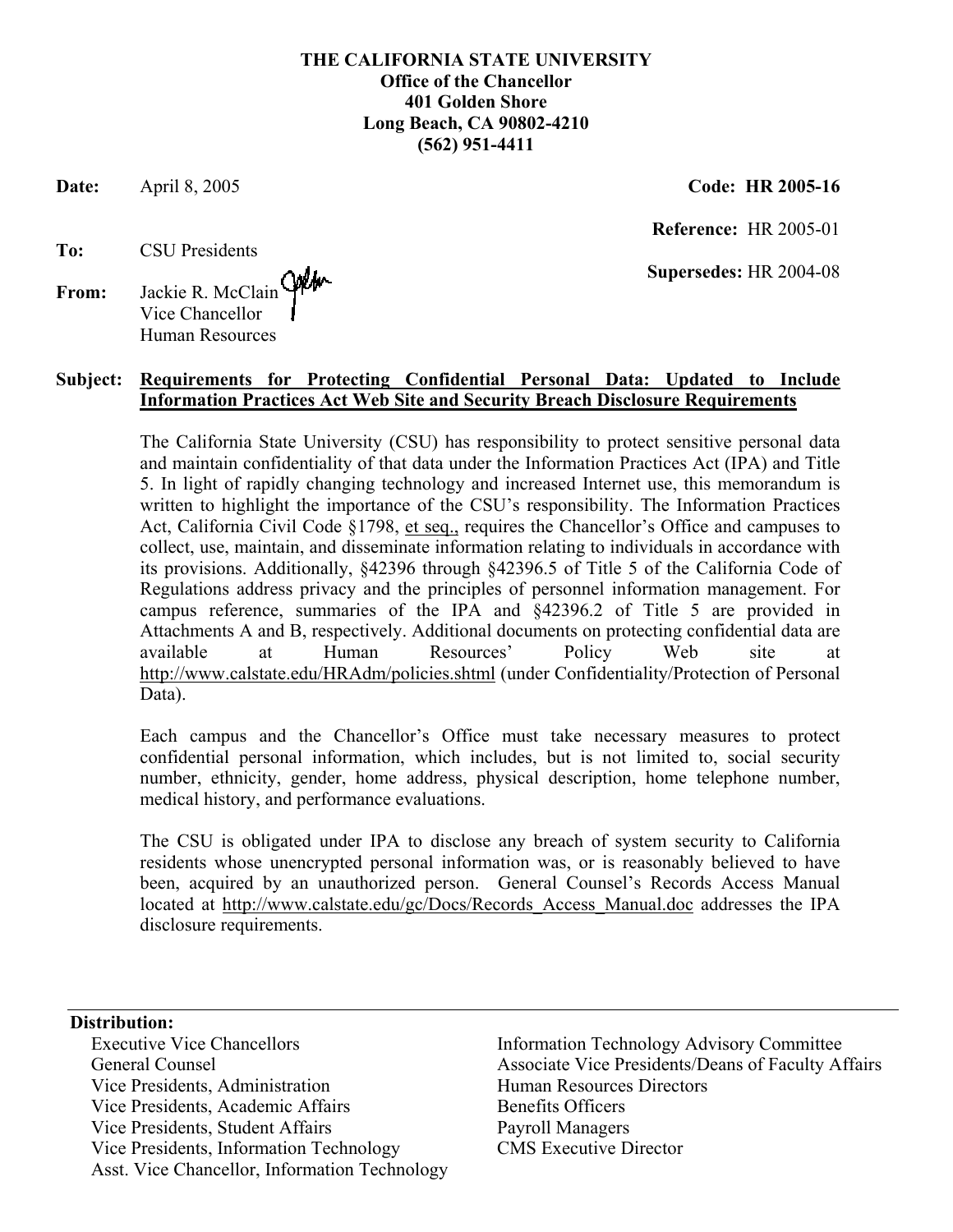To protect confidential personal data, each campus and the Chancellor's Office must follow the measures outlined below:

- 1. Each campus and the Chancellor's Office must ensure that all employees with access to confidential personal information have a legitimate CSU need to have such access. These employees must understand the responsibility they have under the Information Practices Act and Title 5 to protect sensitive personal data. Training is to be provided, as required.
- 2. Confidential personal information should not be transmitted outside the CSU unless it is for legitimate CSU purposes. Recipients must be informed that the information provided is confidential and is provided for the sole purpose of the specific business need. Also, recipients must be informed that they are responsible for the protection of the information and the destruction of all files after the intended use is satisfied.

The CSU requirements for protecting confidential personal data include the requirement that employees with access to confidential personal data in the CMS baseline system or any other computerized information system sign a data confidentiality agreement acknowledging that the employee understands requirements for protecting confidential personal data. A sample form for non-faculty employees is included for reference in Attachment C. Campuses may use an existing campus form or a revised campus form, consistent with existing campus policies and forms, to meet this confidentiality agreement requirement.

As a result of the Agreement between the California Faculty Association (CFA) and the CSU, campuses must use the Human Resources Information System Access and Compliance Faculty confidentiality form provided in Attachment D when faculty (Unit 3) employees are required to sign a form dealing with the confidentiality of campus records. **The faculty employee portion of the form cannot be modified.** The MPP Administrator section can be altered. Campuses do not need to have faculty employees sign new forms if they previously signed a similar confidentiality agreement with their respective campus.

For information on the required technical security measures for each campus and the Chancellor's Office, refer to the CSU Information Technology Security Policy issued by Executive Vice Chancellor and Chief Financial Officer West on September 13, 2002. The policy is posted at:

## [http://its.calstate.edu/systemwide\\_it\\_advisory/ITAC\\_keydocuments/IT\\_Security\\_Policy\\_092002.doc.](http://its.calstate.edu/systemwide_it_advisory/ITAC_keydocuments/IT_Security_Policy_092002.doc)

Questions regarding the faculty confidentiality form should be directed to Academic Human Resources at (562) 951-4503. Questions regarding a campus' technical requirements should be directed to the campus Chief Information Officer and/or Information Technology Advisory Committee (ITAC) Designee, as appropriate. Other questions can be directed to Human Resources at (562) 951-4411 or campus counsel, as appropriate. This HR Letter is available on the Web at: <http://www.calstate.edu/HRAdm/memos.shtml>.

JRMcC/gc

Attachments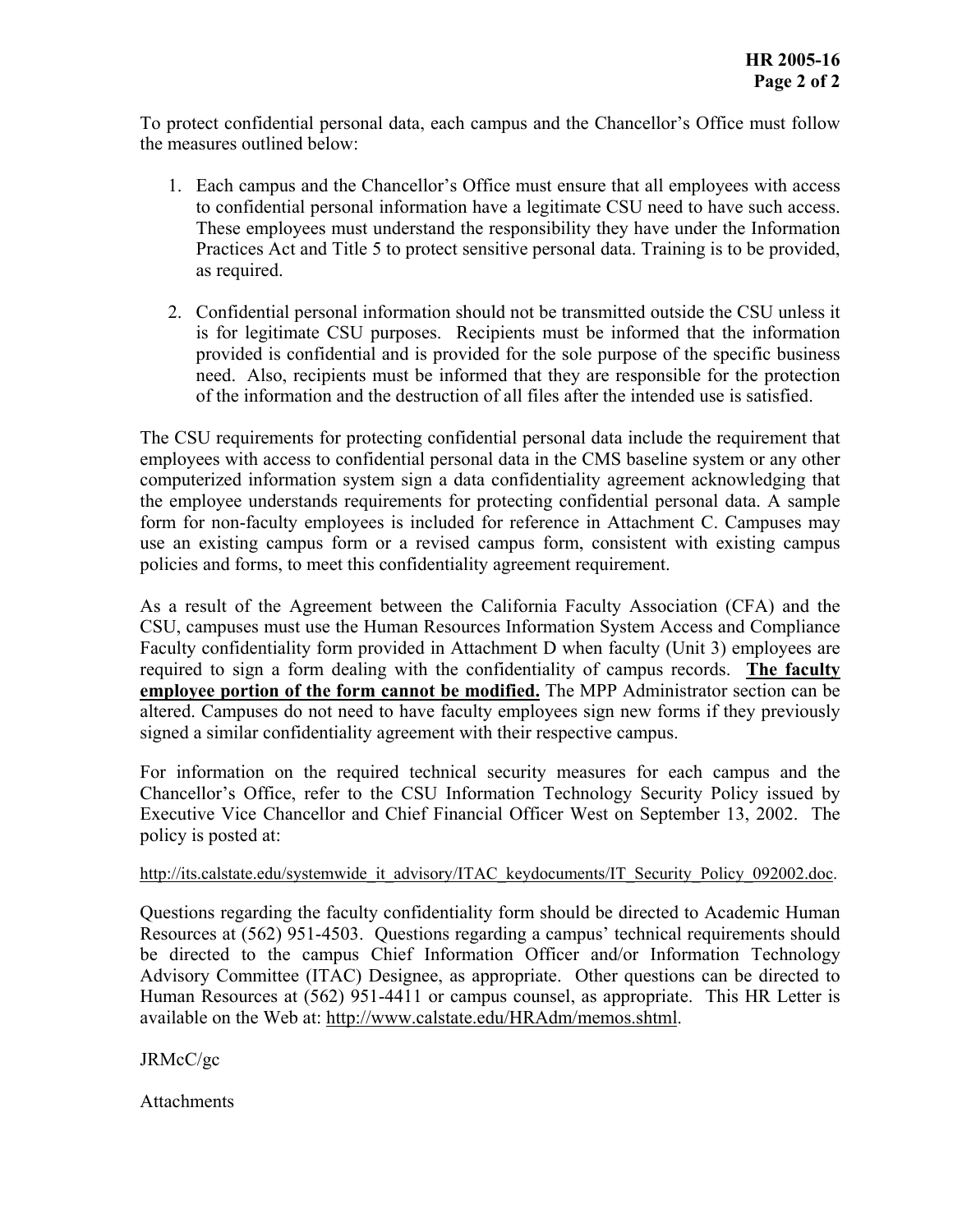## **INFORMATION PRACTICES ACT OF 1977, CALIFORNIA CIVIL CODE**

As outlined in HR Letter 2005-01, each campus and the Chancellor's Office have the legal responsibility to administer and comply with provisions of the Information Practices Act (IPA) which is contained in §1798 - §1798.78, of the California Civil Code. The IPA can be found on the Web at: [http://www.privacy.ca.gov/code/ipa.htm.](http://www.privacy.ca.gov/code/ipa.htm) The IPA places specific requirements on state agencies in relation to the collection, use, maintenance and dissemination of information relating to individuals. Careless, accidental, or intentional disclosure of information to unauthorized persons can have far-reaching effects, which may result in disciplinary action against those involved in unauthorized disclosure (§1798.55) and civil action against the CSU with a right to be awarded reasonable attorney's fees, if successful. For reference, the following **summary** is provided:

## **Article 1: General Provisions and Legislative Findings**

**§1798.1** The Legislature declares that the right to privacy is a personal and fundamental right protected by Section 1 of Article I of the Constitution of California and by the United States Constitution and that all individuals have a right of privacy in information pertaining to them. The Legislature further makes the following findings:

- a) The right to privacy is being threatened by the indiscriminate collection, maintenance, and dissemination of personal information and the lack of effective laws and legal remedies.
- b) The increasing use of computers and other sophisticated information technology has greatly magnified the potential risk to individual privacy that can occur from the maintenance of personal information.
- c) In order to protect the privacy of individuals, it is necessary that the maintenance and dissemination of personal information be subject to strict limits.

## **Article 2: Definitions**

**§1798.3.** As used in this chapter:

a) The term "personal information" means any information that is maintained by an agency that identifies or describes an individual, including, but not limited to, his or her name, social security number, physical description, home address, home telephone number, education, financial matters, and medical or employment history. It includes statements made by, or attributed to, the individual.

…

c) The term "disclose" means to disclose, release, transfer, disseminate, or otherwise communicate all or any part of any record orally, in writing, or by electronic or any other means to any person or entity.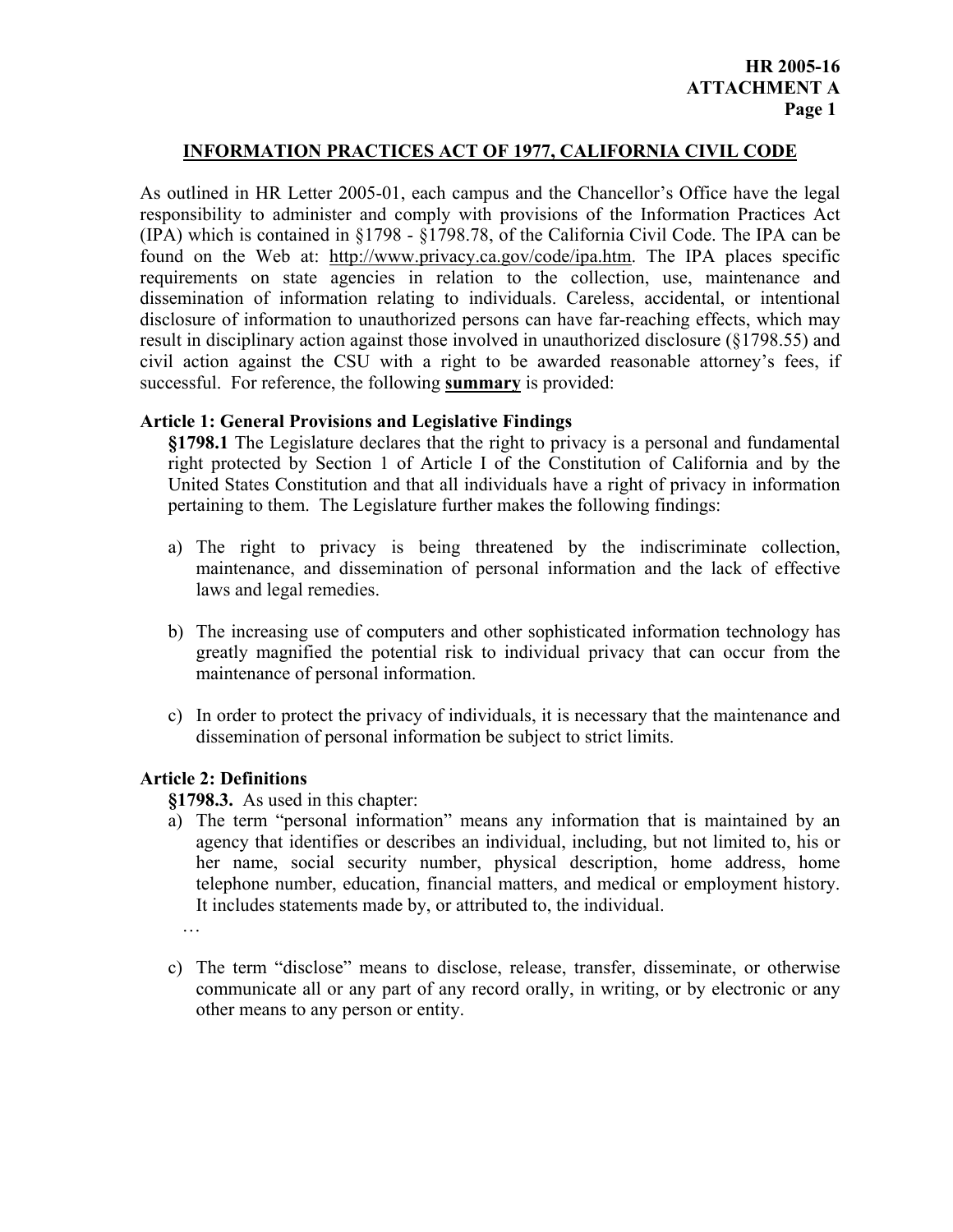#### **Article 5: Agency Requirements**

**§1798.14.** Each agency shall maintain in its records only personal information which is relevant and necessary to accomplish a purpose of the agency required or authorized by the California Constitution or statute or mandated by the federal government.

**§1798.18.** Each agency shall maintain all records, to the maximum extent possible, with accuracy, relevance, timeliness, and completeness…

**§1798.20.** Each agency shall establish rules of conduct for persons involved in the design, development, operation, disclosure, or maintenance of records containing personal information and instruct each such person with respect to such rules and the requirements of this chapter, including any other rules and procedures adopted pursuant to this chapter and the remedies and penalties for noncompliance.

**§1798.21.** Each agency shall establish appropriate and reasonable administrative, technical, and physical safeguards to ensure compliance with the provisions of this chapter, to ensure the security and confidentiality of records, and to protect against anticipated threats or hazards to their security or integrity which could result in any injury.

**§1798.22.** Each agency shall designate an agency employee to be responsible for ensuring that the agency complies with all of the provisions of this chapter.

## **Article 6: Conditions Of Disclosure**

**§1798.24.** No agency may disclose any personal information in a manner that would link the information disclosed to the individual to whom it pertains... [Exceptions to this rule are listed in the statute.]

#### **Article 7: Accounting For Disclosures**

**§1798.29.** (a) Any agency that owns or licenses computerized data that includes personal information shall disclose any breach of the security of the system following discovery or notification of the breach in the security of the data to any resident of California whose unencrypted personal information was, or is reasonably believed to have been, acquired by an unauthorized person. The disclosure shall be made in the most expedient time possible and without unreasonable delay, consistent with the legitimate needs of law enforcement...or any measures necessary to determine the scope of the breach and restore the reasonable integrity of the data system.

**…**

#### **Article 10: Penalties**

**§1798.55.** The intentional violation of any provision of this chapter or any rules or regulations adopted thereunder, by an officer or employee of any agency shall constitute a cause for discipline, including termination of employment.

**§1798.56.** Any person who willfully requests or obtains any record containing personal information from an agency under false pretenses shall be guilty of a misdemeanor and fined not more that five thousand dollars (\$5,000), or imprisoned not more than one year, or both.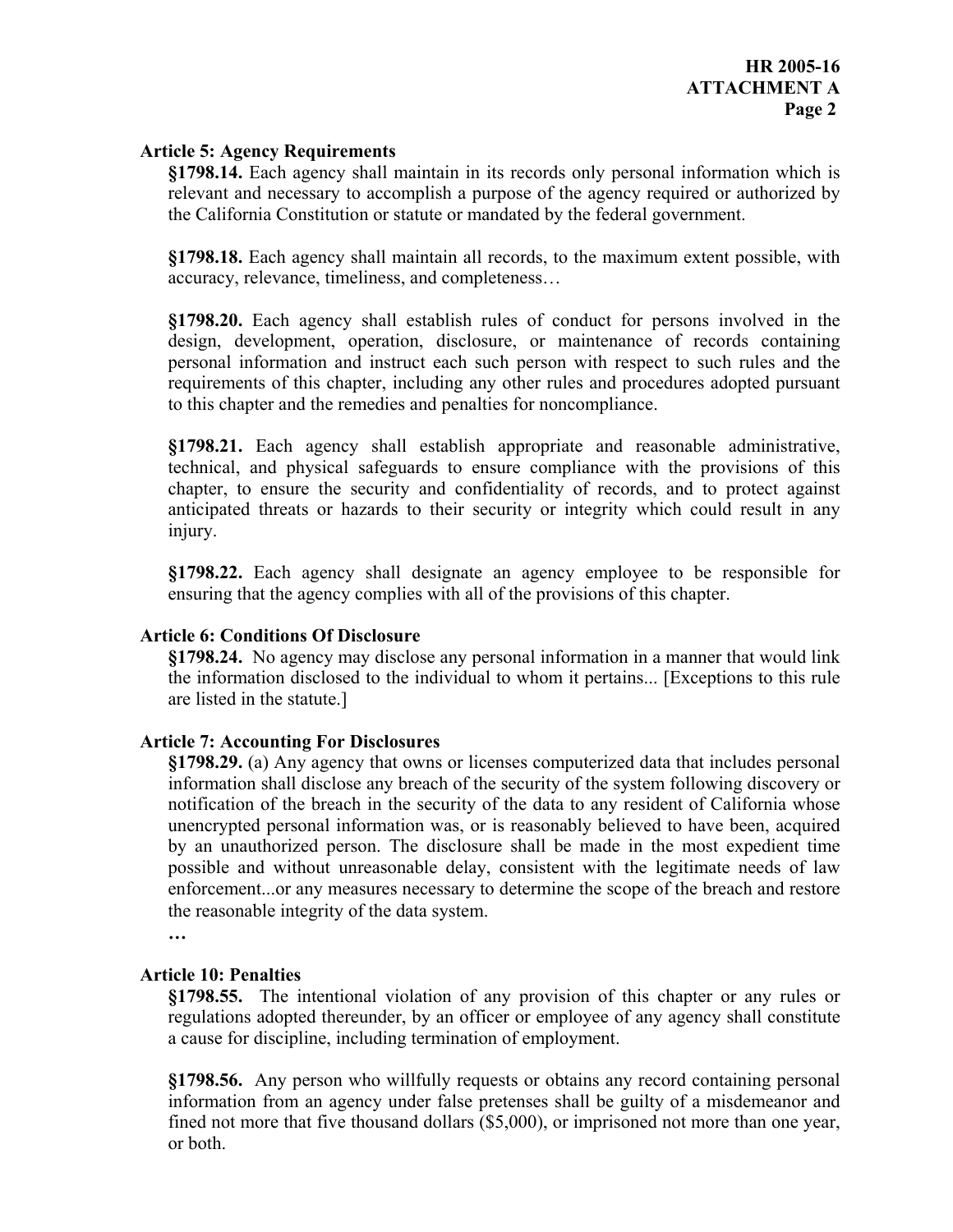## **HR 2005-16 ATTACHMENT B Page 1**

## **TITLE 5, CALIFORNIA CODE OF REGULATIONS**

Sections §42396 through §42396.5 of Title 5 of the California Code of Regulations address privacy and the principles of personal information management applicable to the California State University. Title 5 can be found on the Web at: <http://ccr.oal.ca.gov/>. For reference, the following summary is provided:

**§42396.2 Principles of Personal Information Management.** The following principles of personal information management shall be implemented within The California State University:

- (a) There should be no personal information system the existence of which is secret.
- (b) Personal information should not be collected unless the need for it has been clearly established in advance.
- (c) Personal information should be appropriate and relevant to the purpose for which it has been collected.
- (d) Personal information should not be transferred outside The California State University unless the transfer is compatible with the disclosed purpose for which it was collected.
- (e) Personal information should be used as a basis for a decision only when it is accurate and relevant.
- (f) There should be procedures established by which a person may learn what personal information about him or her has been retained by The California State University and where lawful, have those records disclosed to him or her, pursuant to the provisions of this Article.
- (g) There should be established within The California State University procedures by which a person may request in writing addition to or deletion of personal information about himself or herself which does not meet the principles in this section. Such requests should be honored within a reasonable length of time or the person should be permitted to file a concise statement of dispute regarding the personal information which shall become a permanent part of the record, or, the disputed personal information should be destroyed.
- (h) Precautions should be taken to prevent the unauthorized access to or use of personal information retained by The California State University.

These principles shall be construed and implemented so as to be consistent with all federal and state laws otherwise regulating or allowing for the use of personal information, including but not limited to Education Code Section 89546 relating to employee records.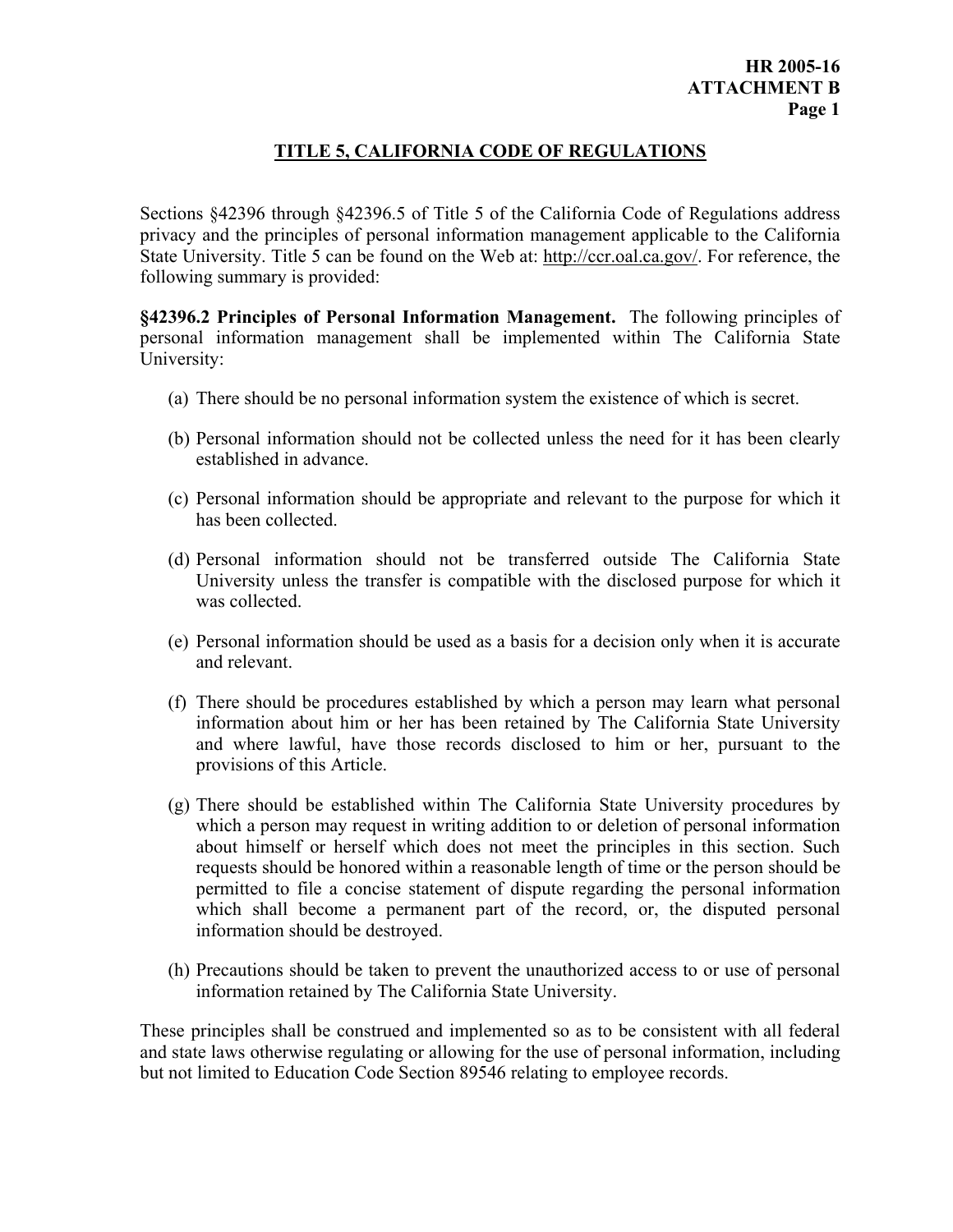**HR 2005-16 ATTACHMENT C Page 1**

# **HUMAN RESOURCE INFORMATION SYSTEM ACCESS AND COMPLIANCE FORM**

## MPP ADMINISTRATOR

| My signature below certifies that                                                                                                                                                                                                                         |                       | , an employee under my |  |  |
|-----------------------------------------------------------------------------------------------------------------------------------------------------------------------------------------------------------------------------------------------------------|-----------------------|------------------------|--|--|
| supervision, requires access to data in the Human Resource Information System because                                                                                                                                                                     |                       |                        |  |  |
| such data is relevant and necessary in the ordinary course of performing his/her job                                                                                                                                                                      |                       |                        |  |  |
| duties as a                                                                                                                                                                                                                                               | $($ job title) in the |                        |  |  |
| (unit) at California State University,                                                                                                                                                                                                                    |                       |                        |  |  |
| I understand my obligation to provide training to this employee to ensure that he/she                                                                                                                                                                     |                       |                        |  |  |
| understands the state and federal laws and University policies that govern access to and<br>use of information contained in employee, applicant, and student records, including data<br>that is accessible through the Human Resource Information System. |                       |                        |  |  |

Name (please print) Signature Date

 $\mathcal{L}_\text{max}$  , we have the set of the set of the set of the set of the set of the set of the set of the set of the set of the set of the set of the set of the set of the set of the set of the set of the set of the set of

 $\_$  , and the state of the state of the state of the state of the state of the state of the state of the state of the state of the state of the state of the state of the state of the state of the state of the state of the

Title

## EMPLOYEE

I certify that I have received training regarding the state and federal laws and University policies that govern access to and use of information contained in employee, applicant, and student records, including data that is accessible through the PeopleSoft Human Resource System.

I understand that I am being granted access to this information and data based on my agreement to comply with the following terms and conditions:

- I will comply with the state and federal laws and University policies that govern access to and use of information contained in employee, applicant, and student records, including data that is accessible through the Human Resource Information System.
- My right to access information and/or data is strictly limited to the specific information and data that is relevant and necessary for me to perform my jobrelated duties.
- I am prohibited from accessing information or data that is not relevant and necessary for me to perform my job-related duties.
- I will be a responsible user of information and data, whether it relates to my own unit or another unit.
- I will store information and data that I obtain under secure conditions.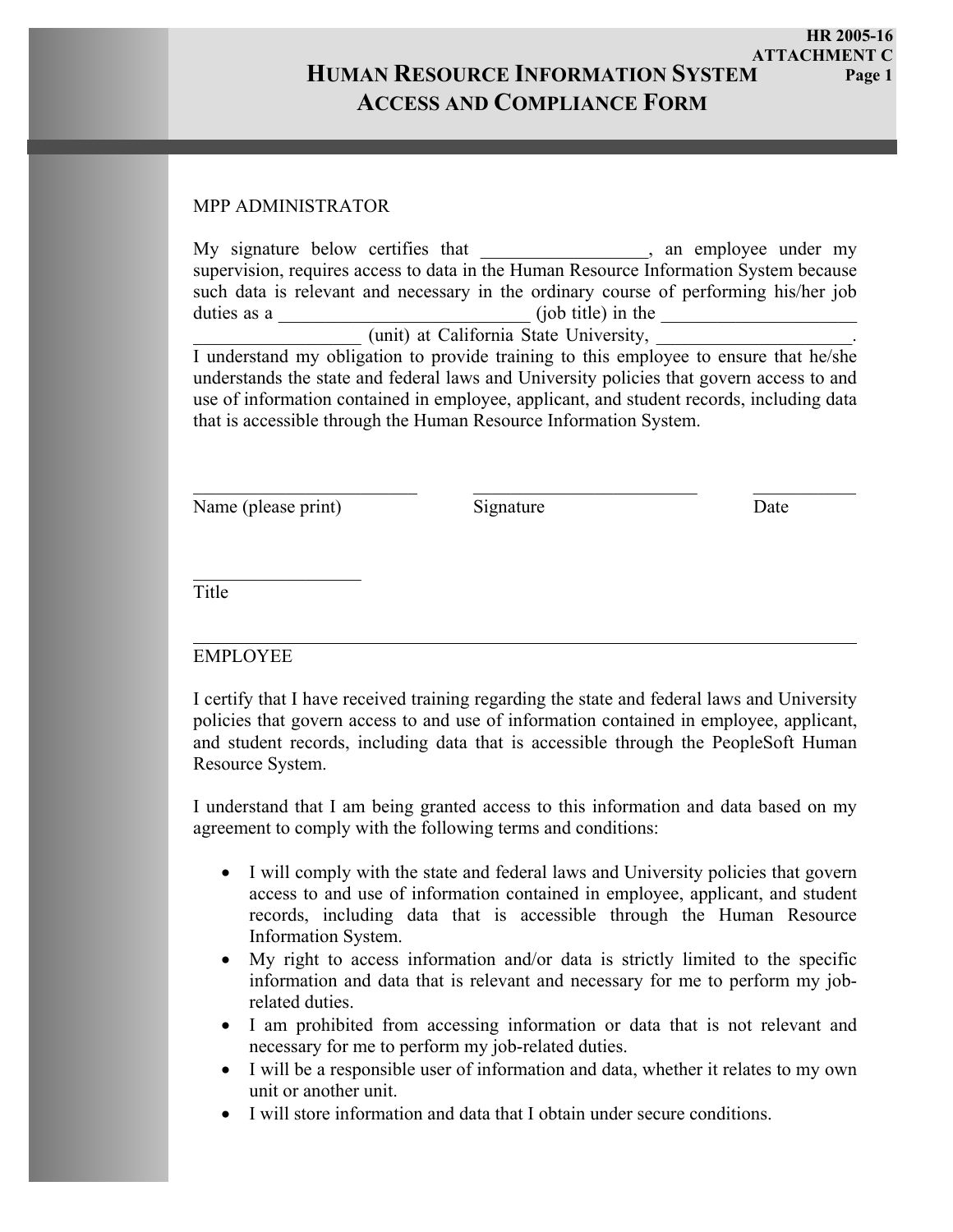- I will maintain the privacy and confidentiality of the information and data that I obtain.
- I will make every reasonable effort to interpret the information and data I obtain in an accurate and professional manner.
- Before sharing information or data with others, electronically or otherwise, I will ensure that the recipient is authorized to receive that information or data and understands his/her responsibilities as a user.
- I will sign off the Human Resource Information System when I am not actively using it.
- I will keep my password(s) to myself, and will not disclose them to others unless my immediate supervisor authorizes such disclosure in writing.
- I will store and secure confidential and sensitive information, data, reports, etc. in a manner that will maintain their confidentiality when I am not actively using them.
- I will dispose of confidential reports in a manner that will preserve their confidentiality when I have finished using them.

I understand that if I misuse personal information or data that I obtain through my employment, I will be subject to disciplinary action up to and including termination.

I certify that I have read this Access and Compliance Form, I understand it, and I agree to comply with its terms and conditions.

Name (please print) Signature Date

 $\mathcal{L}_\text{max}$  , we have the set of the set of the set of the set of the set of the set of the set of the set of the set of the set of the set of the set of the set of the set of the set of the set of the set of the set of

 $\_$  , and the state of the state of the state of the state of the state of the state of the state of the state of the state of the state of the state of the state of the state of the state of the state of the state of the

Title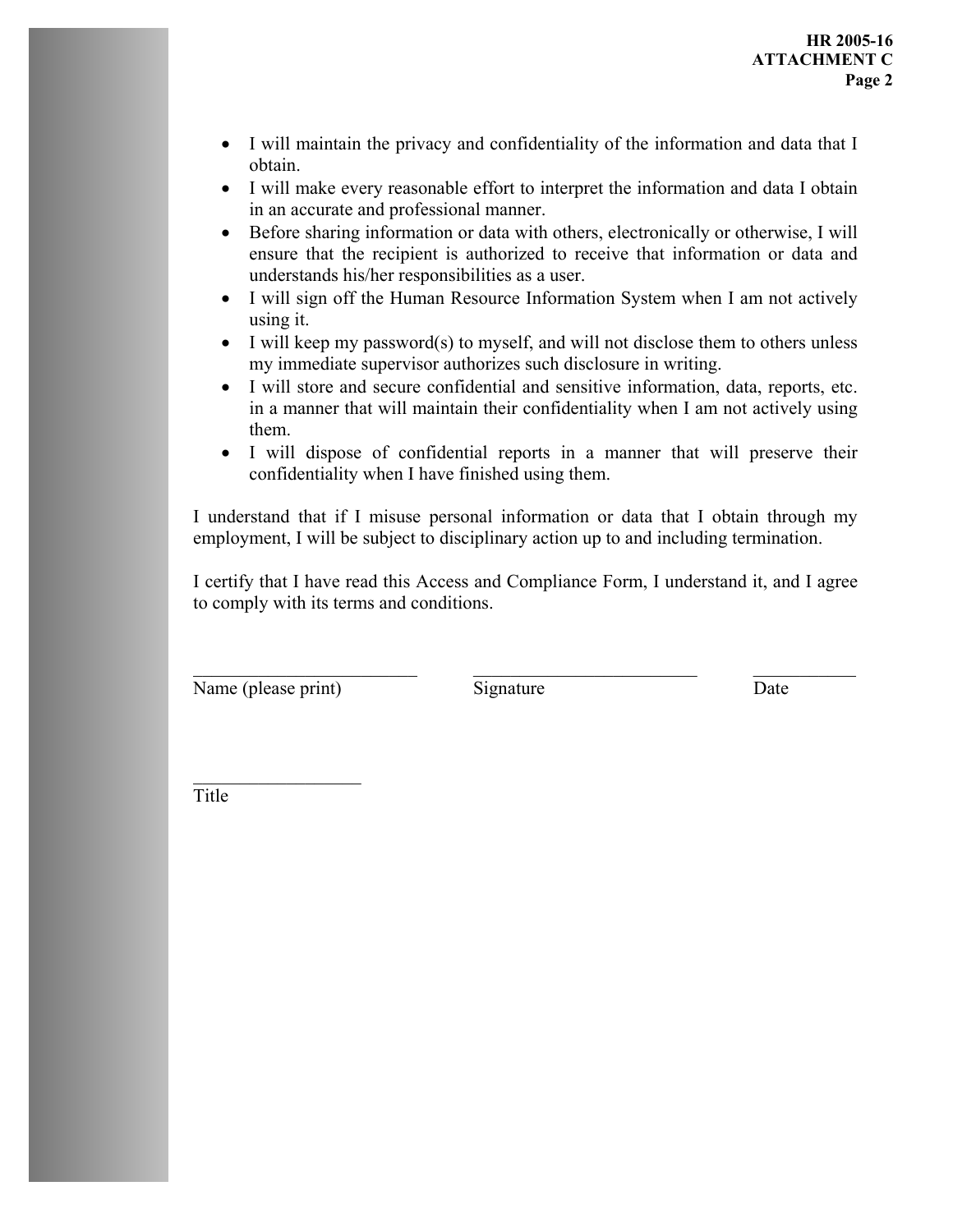**HUMAN RESOURCE INFORMATION SYSTEM ACCESS AND COMPLIANCE FORM HR 2005-16 ATTACHMENT D Page 1**

> **FF FACULTY**

#### MPP ADMINISTRATOR:

| My signature below certifies that                                                        | , an employee under my |  |  |
|------------------------------------------------------------------------------------------|------------------------|--|--|
| supervision, requires access to data in the Human Resource Information System because    |                        |  |  |
| such data is relevant and necessary in the ordinary course of performing his/her job     |                        |  |  |
| duties as a                                                                              | (job title) in the     |  |  |
| (unit) at California State University,                                                   |                        |  |  |
| I understand my obligation to provide training to this employee to ensure that he/she    |                        |  |  |
| understands the state and federal laws and University policies that govern access to and |                        |  |  |
| use of information contained in employee, applicant, and student records, including data |                        |  |  |
| that is accessible through the Human Resource Information System.                        |                        |  |  |

Name (please print) Signature Date

 $\mathcal{L}_\text{max}$  , we have the set of the set of the set of the set of the set of the set of the set of the set of the set of the set of the set of the set of the set of the set of the set of the set of the set of the set of

 $\_$  , and the state of the state of the state of the state of the state of the state of the state of the state of the state of the state of the state of the state of the state of the state of the state of the state of the

Title

## FACULTY EMPLOYEE:

I certify that I have received training on the appended state and federal laws and University policies that govern access to and use of information contained in employee, applicant, and student records, including data that is accessible through the PeopleSoft Human Resource System.

I understand that I am being granted access to this information and data based on my agreement to comply with the following terms and conditions:

- I will comply with the state and federal laws and University policies that govern access to and use of information contained in employee, applicant, and student records, including data that is accessible through the Human Resource Information System. While a current summary is attached, state and federal laws may be revised that may necessitate additional training and requirements.
- My right to access information and/or data is strictly limited to the specific information and data that is relevant and necessary for me to perform my jobrelated duties.
- I will maintain the privacy and confidentiality of the information and data that I obtain, including its storage and disposal.